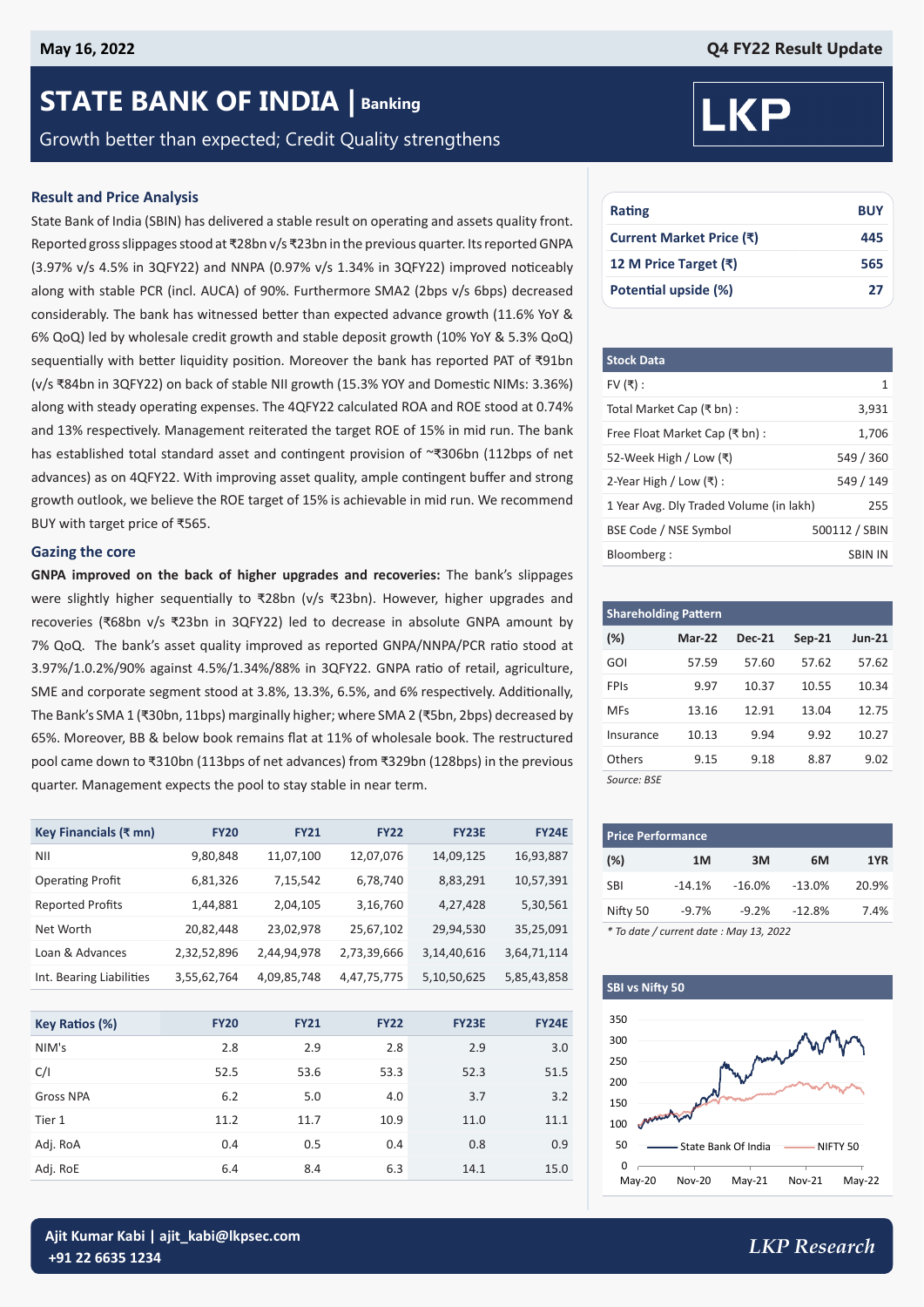On total restructuring, retail book accounted for ~50%. Retail restructuring was in home loan and SME category and there was hardly any restructuring under Xpress credit card. Technically, tenure extension is for 18-24 months under restructuring, but bank might see customers paying back earlier than envisaged. The provision towards restructuring (₹79bn) stood around 26% of the restructured book which is quite similar to large private banks.

**Profitability surges on the back of stable NII growth:** Domestic NIMs (3.36%) stood flat sequentially. Management believes the NIMs to remain stable. YOA and COD stood at 7.58% and 3.83% against 7.57% and 3.83% in the previous quarter. Overall NIMs stood at 3.12%. It translated in sequential flat NII (311bn). Other income grew by 37% sequentially. Stable NII growth and strong other income growth the PPOP grew by 6.5% sequentially. A slightly higher provision expenses of ~₹72bn has translated in 8% sequential jump in PAT to highest ever quarterly profit of ₹91bn. The bank's ROA/ROE (calculated, annualized) stood at 0.74% and 13.0% respectively. Management reiterated the target ROE of 15% in mid run aided by a) increasing credit growth, b) normalization of credit cost, and c) improving operational performance.

**Better than expected business growth:** The bank's net advances stood at ₹27.3tn; grew strongly by 11.6% YOY and 6% QOQ. Retail (42% contribution) and Agriculture (10% contribution) grew by 5.3% and 3% sequentially. Corporate (36% contribution) grew by 11% QoQ. Corporate credit witnessed a higher YOY growth due to higher capacity utilization on system level. The bank's investments are ~14.8tn of which ₹9tn are HTM and ₹5.8tn are AFS with modified duration of 2.1. The bank's deposit stood at ₹40.5tn grew strongly by 10.1% YOY and 5.3% QOQ; CASA stood at 45.3%.

#### **Outlook & Valuation**

We expect SBI to post a ROA/ROE of 0.8%/14% by FY23E led by healthy balance sheet growth along with higher PCR and stable asset quality. We recommend BUY with target price of ₹565 (potential upside of 27%). We value the standalone bank with PBV of 1.3xFY23E Adj. BVPS of ₹320 and value of subsidiaries per share of ₹149.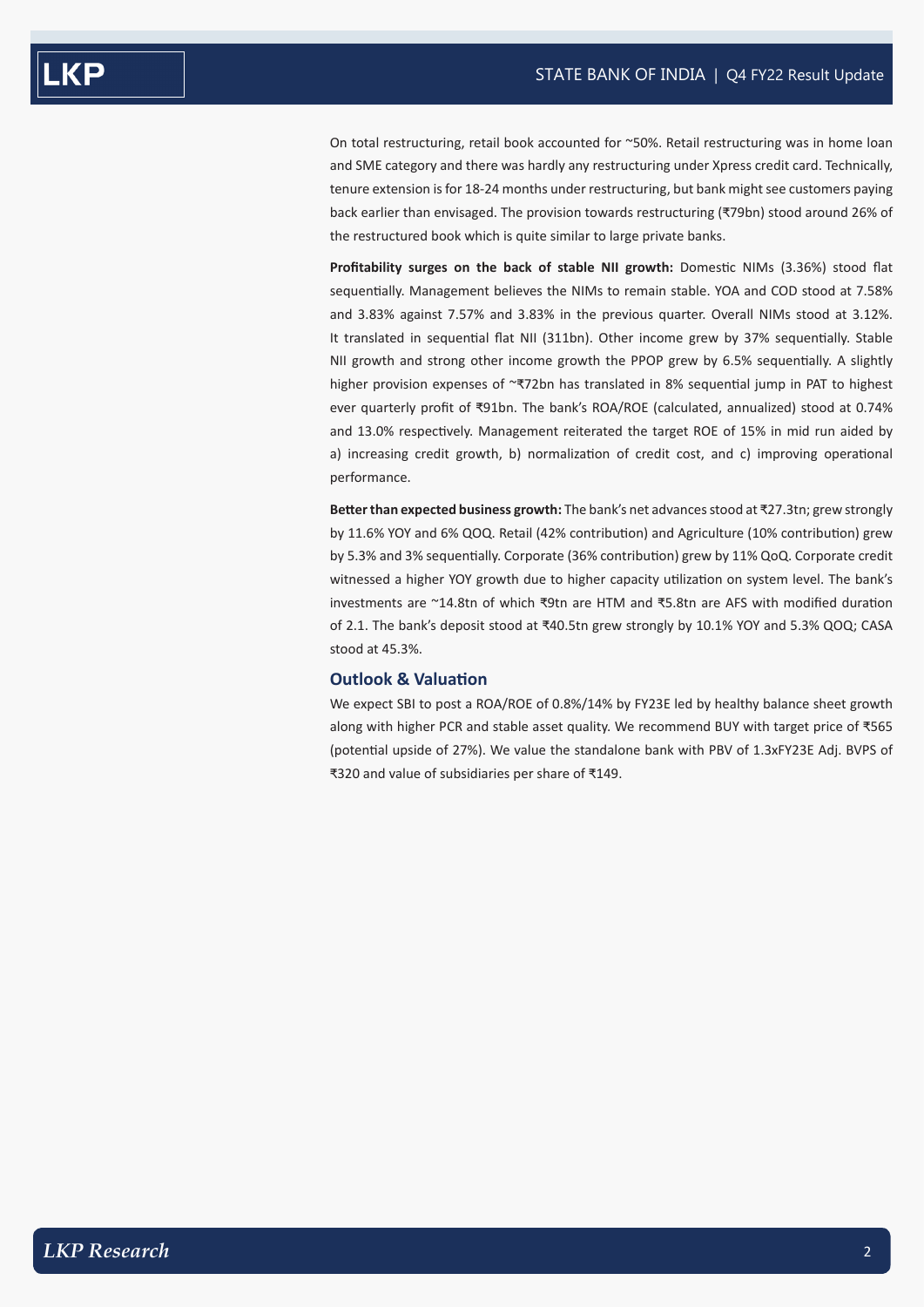#### STATE BANK OF INDIA | Q4 FY22 Result Update

### **Quarterly story in charts**













# *LKP Research* 3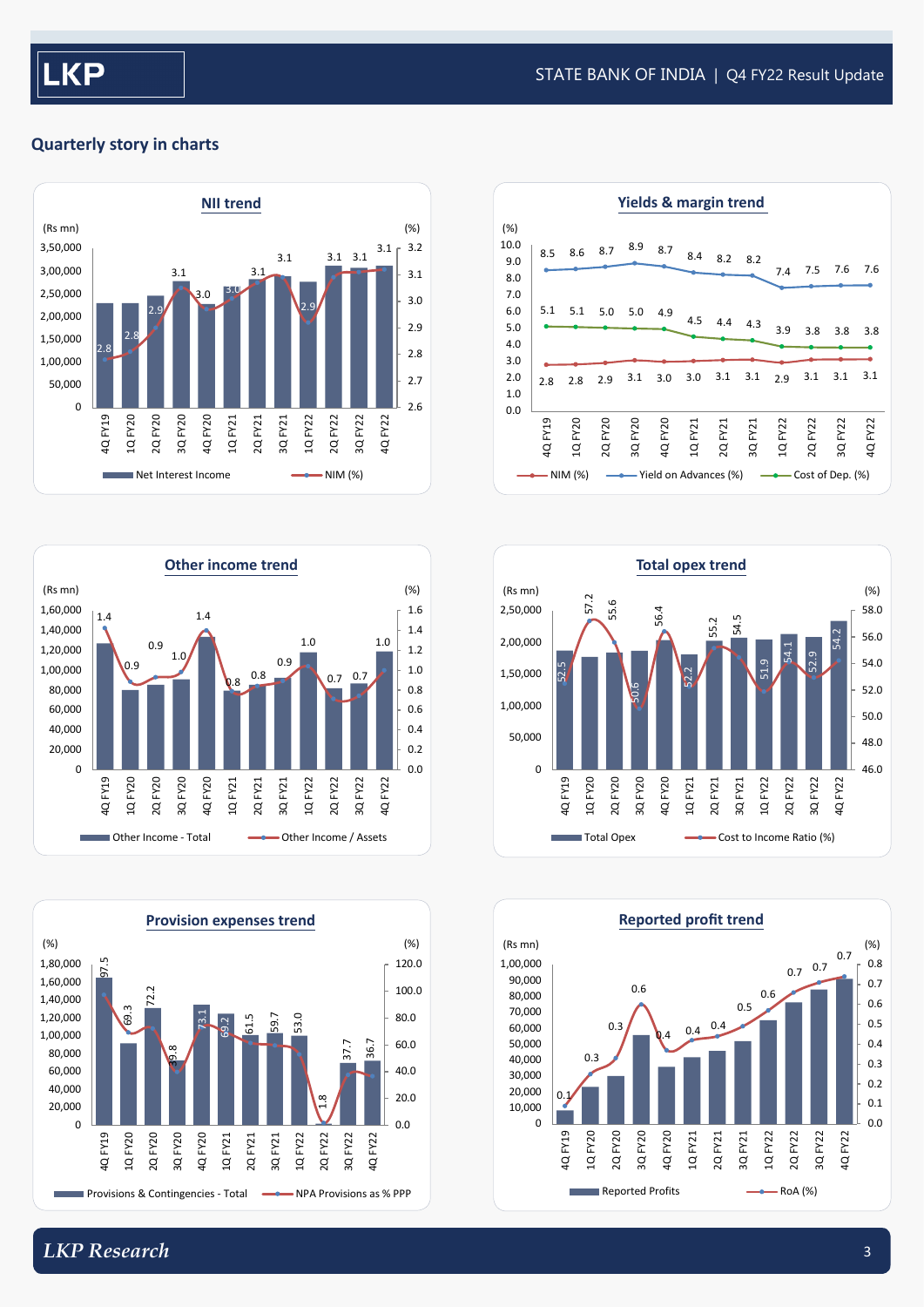# **KP**

#### STATE BANK OF INDIA | Q4 FY22 Result Update













0.0 2.0 4.0 6.0 8.0 10.0 12.0 14.0 16.0

(%)

4Q FY19 1Q FY20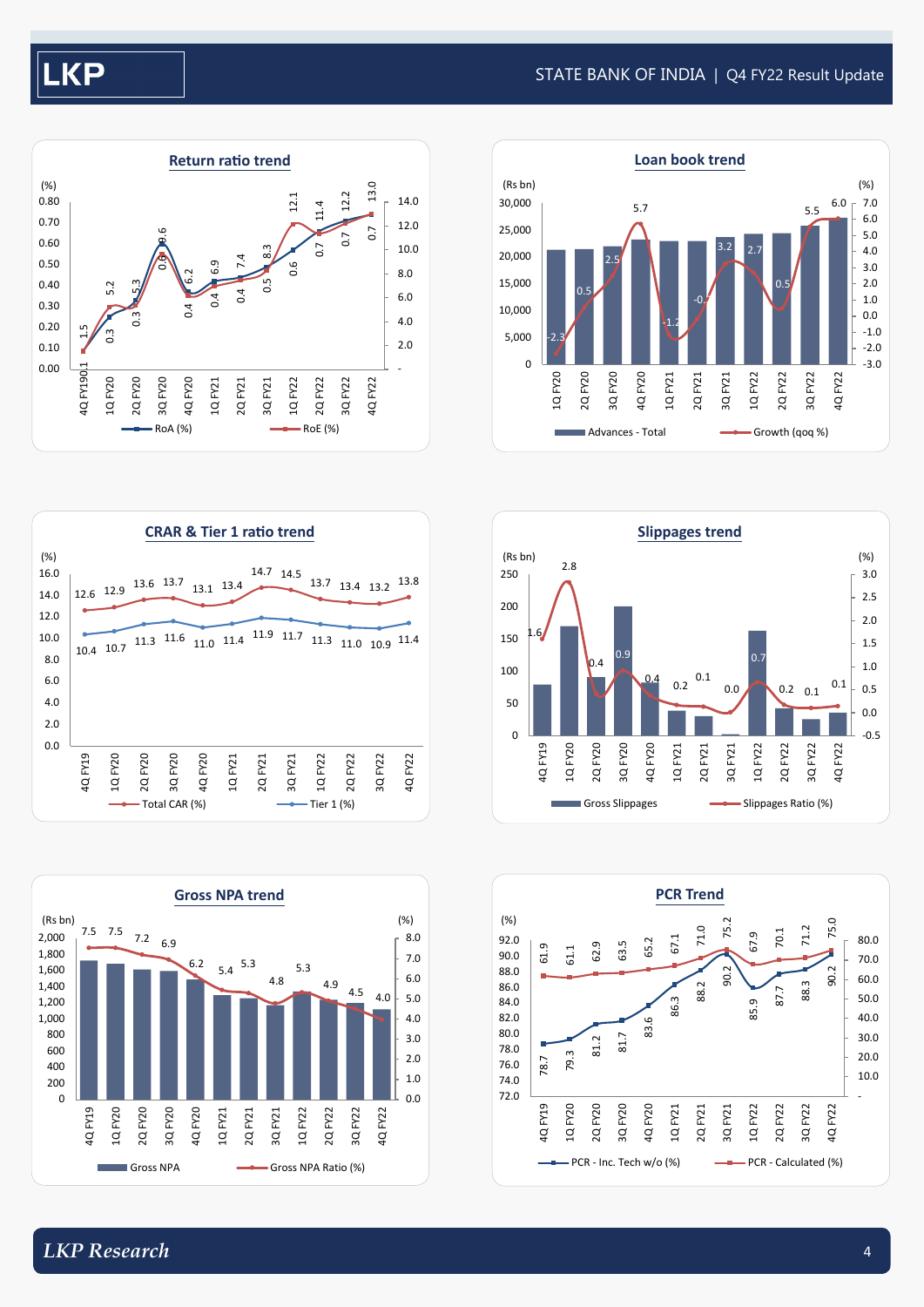## **Financial Performance at a glance**

#### **Exhibit 1 : Income Statement Analysis**

| $(3 \text{ mm})$                   | <b>4Q FY22</b> | <b>4Q FY21</b> | $%$ yoy / bps | <b>3Q FY22</b> | % $q$ oq / bps | <b>FY22</b> | <b>FY21</b> | % yoy / bps              |
|------------------------------------|----------------|----------------|---------------|----------------|----------------|-------------|-------------|--------------------------|
| Interest Inc.                      | 7,07,333       | 6,51,016       | 8.7           | 6,96,781       | 1.5            | 27,54,573   | 26,51,506   | 3.9                      |
| <b>Interest Expenses</b>           | 3,95,350       | 3,80,346       | 3.9           | 3,82,980       | 3.2            | 15,47,497   | 15,44,406   | 0.2                      |
| Net Interest Income                | 3,11,979       | 2,70,670       | 15.3          | 3,06,874       | 1.7            | 12,07,076   | 11,07,100   | 9.0                      |
| <b>NII to Net Operative Income</b> | 72.4           | 62.5           | 990           | 78.0           | (554)          | 74.8        | 71.8        | 305                      |
| NIM(%)                             | 3.12           | 2.9            | 22            | 3.1            | $\mathbf{1}$   | 2.8         |             | $\overline{\phantom{a}}$ |
| Other Income - Total               | 1,18,802       | 1,62,253       | (26.8)        | 86,734         | 37.0           | 4,05,639    | 4,34,964    | (6.7)                    |
| Other Inc to Net Oper. Income (%)  | 27.6           | 37.5           | (990)         | 22.0           | 554            | 25.2        | 28.2        | (305)                    |
| <b>Net Operating Revenue</b>       | 4,30,780       | 4,32,923       | (0.5)         | 3,93,608       | 9.4            | 16,12,715   | 15,42,064   | 4.6                      |
| <b>Employee Expenses</b>           | 1,25,560       | 1,33,828       | (6.2)         | 1,24,715       | 0.7            | 5,01,436    | 5,09,360    | (1.6)                    |
| Other Opex                         | 1,08,052       | 1,02,094       | 5.8           | 83,677         | 29.1           | 3,58,355    | 3,17,162    | 13.0                     |
| <b>Total Opex</b>                  | 2,33,612       | 2,35,922       | (1.0)         | 2,08,392       | 12.1           | 8,59,791    | 8,26,522    | 4.0                      |
| Cost to Income Ratio (%)           | 54.2           | 54.5           | (27)          | 52.9           | 129            | 53.3        | 53.6        | (29)                     |
| <b>Pre Provision Profits</b>       | 1,97,168       | 1,97,002       | 0.1           | 1,85,216       | 6.5            | 7,52,924    | 7,15,542    | 5.2                      |
| Provisions & Contingencies - Total | 72,375         | 1,10,510       | (34.5)        | 69,740         | 3.8            | 2,44,521    | 4,40,130    | (44.4)                   |
| <b>NPA Provisions as % PPP</b>     | 36.7           | 56.1           | (1,939)       | 37.7           | (95)           | 36.0        | 61.5        | (2, 548)                 |
| Profit Before Tax                  | 1,24,794       | 86,491         | 44.3          | 1,15,477       | 8.1            | 4,34,219    | 2,75,411    | 57.7                     |
| Tax                                | 33,659         | 21,984         | 53.1          | 31,158         | 8.0            | 1,17,459    | 71,307      | 64.7                     |
| Effective Tax Rate (%)             | 27.0           | 25.4           | 155           | 27.0           | (1)            | 27.1        | 25.9        | 116                      |
| <b>Reported Profits</b>            | 91,135         | 64,507         | 41.3          | 84,319         | 8.1            | 3,16,760    | 2,04,105    | 55.2                     |
| RoA (%)                            | 0.7            | 0.6            | 16            | 0.7            | $\overline{3}$ | 0.7         | 0.5         | 19                       |
| <b>RoE</b> (%)                     | 13.0           | 10.2           | 285           | 12.2           | 83             | 11.9        | 9.9         | 196                      |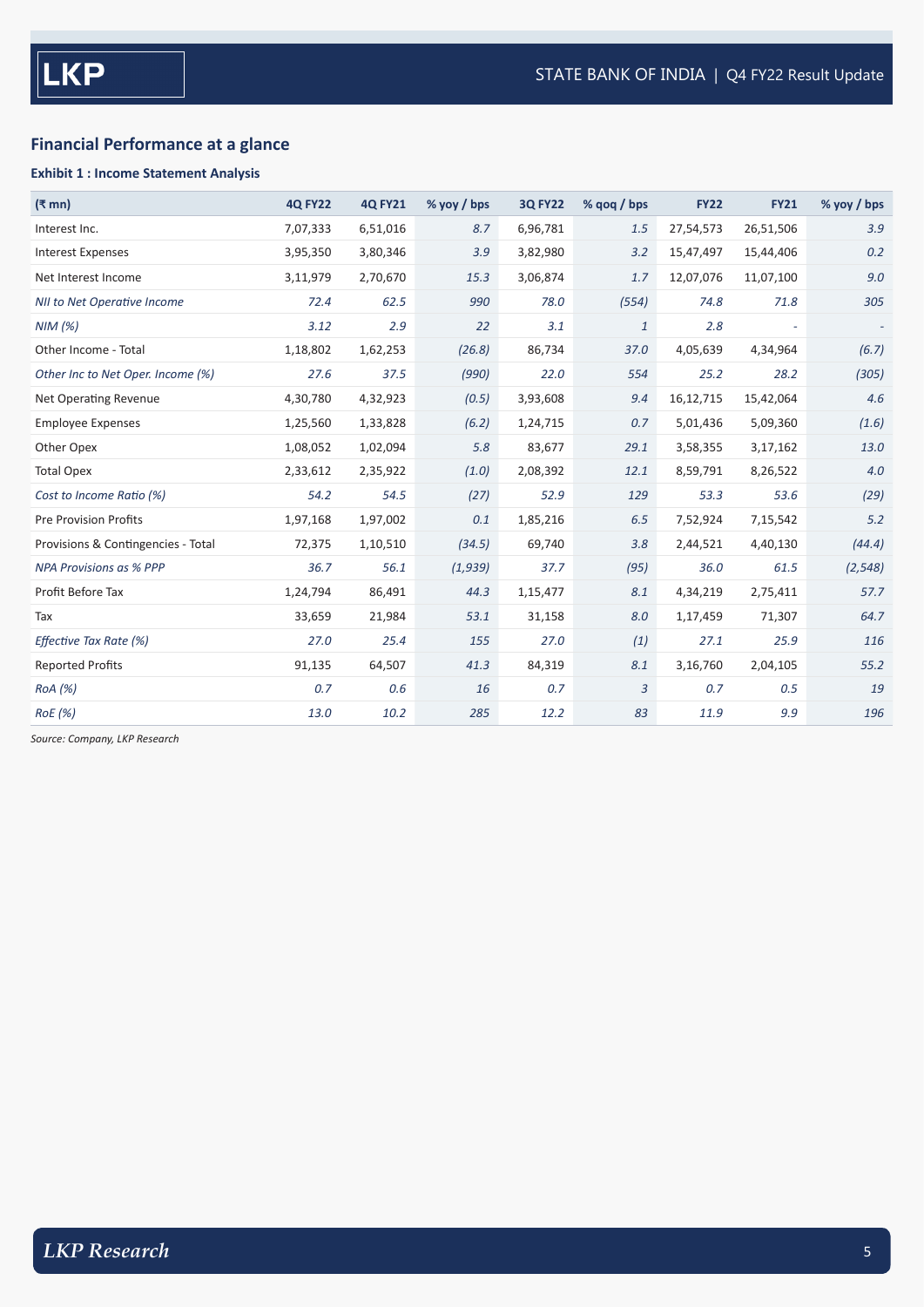#### **Exhibit 2 : Balance Sheet Analysis**

| $(\bar{\bar{\mathbf{x}}}$ mn)        | <b>3Q FY21</b> | <b>4Q FY21</b> | <b>1Q FY22</b> | <b>2Q FY22</b> | <b>3Q FY22</b> | <b>4Q FY22</b> | QoQ % / bps | YoY % / bps |
|--------------------------------------|----------------|----------------|----------------|----------------|----------------|----------------|-------------|-------------|
| Net Worth                            | 25,12,430      | 25,38,752      | 26,12,804      | 26,84,004      | 27,67,823      | 28,00,881      | 1.2         | 10.3        |
| RoE(%)                               | 8.3            | 10.2           | 12.1           | 11.4           | 12.2           | 13.0           | 83          | 285         |
| Tier $1$ (%)                         | 11.7           | 11.4           | 11.3           | 11.0           | 10.9           | 11.4           | 51          | (2)         |
| Total CAR (%)                        | 14.5           | 13.7           | 13.7           | 13.4           | 13.2           | 13.8           | 60          | 9           |
| RWA - Total                          | 2,18,67,717    | 2,24,90,771    | 2,27,75,914    | 2,31,17,076    | 2,40,41,839    | 2,47,88,359    | 3.1         | 10.2        |
| Advances - Total                     | 2,36,81,391    | 2,44,94,978    | 2,43,19,081    | 2,44,31,942    | 2,57,83,865    | 2,73,39,666    | 6.0         | 11.6        |
| Investments                          | 1,31,08,846    | 1,35,17,052    | 1,38,65,100    | 1,46,65,295    | 1,48,98,758    | 1,48,14,455    | (0.6)       | 9.6         |
| <b>Total Assets</b>                  | 4,35,69,868    | 4,53,44,296    | 4,55,70,057    | 4,69,19,173    | 4,82,18,690    | 4,98,75,974    | 3.4         | 10.0        |
| RoA (%)                              | 0.49           | 0.58           | 0.57           | 0.66           | 0.71           | 0.74           | 3           | 16          |
| Deposits                             | 3,53,57,534    | 3,68,12,771    | 3,72,09,870    | 3,80,96,299    | 3,84,77,937    | 4,05,15,341    | 5.3         | 10.1        |
| <b>CASA Deposits</b>                 | 1,54,64,240    | 1,64,69,740    | 1,65,92,340    | 1,70,63,870    | 1,70,06,880    | 1,77,50,840    | 4.4         | 7.8         |
| CASA Ratio (%)                       | 45.2           | 46.1           | 46.0           | 46.2           | 45.7           | 45.3           | (46)        | (82)        |
| Interest Bearing Liabilities - Total | 3,94,66,265    | 4,09,85,748    | 4,11,98,913    | 4,22,85,806    | 4,34,75,179    | 4,47,75,775    | 3.0         | 9.2         |
|                                      |                |                |                |                |                |                |             |             |

*Source: Company, LKP Research*

#### **Exhibit 3: Funding Profile Analysis**

| $(\bar{\bar{\mathbf{x}}}$ mn)        | <b>30 FY21</b> | <b>40 FY21</b> | <b>10 FY22</b> | <b>20 FY22</b> | <b>30 FY22</b> | <b>40 FY22</b> | QoQ % / bps | Yo $\frac{9}{2}$ / bps |
|--------------------------------------|----------------|----------------|----------------|----------------|----------------|----------------|-------------|------------------------|
| Interest Bearing Liabilities - Total | 3,94,66,265    | 4,09,85,748    | 4,11,98,913    | 4,22,85,806    | 4,34,75,179    | 4,47,75,775    | 3.0         | 9.2                    |
| <b>Global Deposits</b>               | 3,53,57,534    | 3,68,12,771    | 3,72,09,870    | 3,80,96,299    | 3,84,77,937    | 4,05,15,341    | 5.3         | 10.1                   |
| <b>CASA Deposits</b>                 | 1,54,64,240    | 1,64,69,740    | 1,65,92,340    | 1,70,63,870    | 1,70,06,880    | 1,77,50,840    | 4.4         | 7.8                    |
| Saving Deposit                       | 1,33,58,610    | 1,37,00,820    | 1,43,08,810    | 1,45,36,240    | 1,47,35,060    | 1,51,32,050    | 2.7         | 10.4                   |
| <b>Current Deposit</b>               | 21,05,630      | 27,68,920      | 22,83,530      | 25,27,630      | 22,71,820      | 26,18,790      | 15.3        | (5.4)                  |
| Dom. Term Deposits                   | 1,87,83,904    | 1,92,31,911    | 2,06,17,530    | 2,10,32,429    | 2,14,71,057    | 2,27,64,501    | 6.0         | 18.4                   |
| <b>Borrowings</b>                    | 41,08,731      | 41,72,977      | 39,89,043      | 41,89,508      | 49,97,242      | 42,60,434      | (14.7)      | 2.1                    |

*Source: Company, LKP Research*

#### **Exhibit 4: Asset Quality Analysis**

| $(3 \text{ mm})$     | <b>3Q FY21</b> | <b>4Q FY21</b> | <b>1Q FY22</b> | <b>2Q FY22</b> | <b>3Q FY22</b> | <b>4Q FY22</b> | QoQ % / bps    | YoY % / bps |
|----------------------|----------------|----------------|----------------|----------------|----------------|----------------|----------------|-------------|
| Gross Slippages      | 2,870          | 2,20,500       | 1,62,980       | 42,930         | 25,790         | 36,050         | 39.8           | (83.7)      |
| Slippages Ratio (%)  | 0.01           | 0.95           | 0.67           | 0.18           | 0.11           | 0.15           | $\overline{4}$ | (80)        |
| <b>Gross NPA</b>     | 11,72,442      | 12,63,890      | 13,42,595      | 12,39,418      | 12,00,288      | 11,20,234      | (6.7)          | (11.4)      |
| Gross NPAs Ratio (%) | 4.77           | 4.98           | 5.32           | 4.90           | 4.50           | 3.97           | (53)           | (101)       |
| PCR - Calculated (%) | 75.2           | 70.9           | 67.9           | 70.1           | 71.2           | 75.0           | 381            | 416         |
| Net NPA              | 2,90,317       | 3,68,097       | 4,31,525       | 3,71,186       | 3,45,397       | 2,79,657       | (19.0)         | (24.0)      |
| Net NPAs Ratio (%)   | 1.23           | 1.50           | 1.77           | 1.52           | 1.34           | 1.02           | (32)           | (48)        |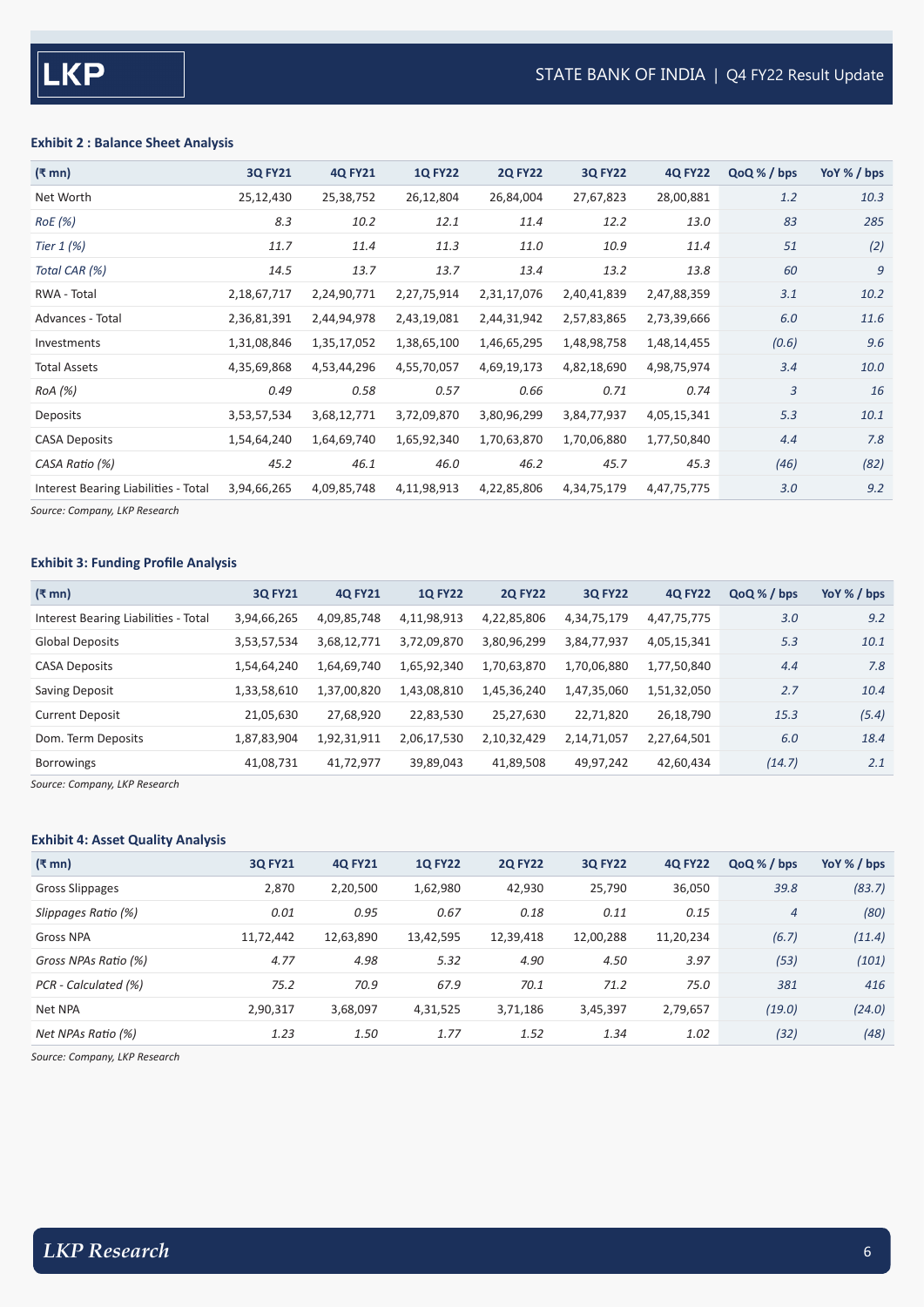## **Annual Projections**

#### **Exhibit 5: Profit and Loss Statement**

| $(\bar{\mathbf{z}}$ mn)            | <b>FY20</b> | <b>FY21</b> | <b>FY22</b> | <b>FY23E</b> | <b>FY24E</b> |
|------------------------------------|-------------|-------------|-------------|--------------|--------------|
| Int. Income / Opr. Revenue         | 25,73,236   | 26,51,506   | 27,54,573   | 31,55,229    | 37,05,454    |
| <b>Interest Expenses</b>           | 15,92,388   | 15,44,406   | 15,47,497   | 17,46,104    | 20,11,567    |
| <b>Net Interest Income</b>         | 9,80,848    | 11,07,100   | 12,07,076   | 14,09,125    | 16,93,887    |
| NIM(%)                             | 2.80        | 2.85        | 2.76        | 2.86         | 3.01         |
| Other Income - Total               | 4,52,215    | 4,34,964    | 4,05,639    | 4,42,147     | 4,86,361     |
| Net Operating Revenue              | 14,33,063   | 15,42,064   | 16,12,715   | 18,51,272    | 21,80,249    |
| Employee Exp.                      | 4,57,150    | 5,09,360    | 5,01,436    | 5,66,623     | 6,57,282     |
| Other Opex                         | 2,94,587    | 3,17,162    | 3,58,355    | 4,01,358     | 4,65,575     |
| <b>Total Opex</b>                  | 7,51,737    | 8,26,522    | 8,59,791    | 9,67,981     | 11,22,858    |
| $C/I$ Ratio $(%)$                  | 52.46       | 53.60       | 53.31       | 52.29        | 51.50        |
| <b>Pre Provision Profits</b>       | 6,81,326    | 7,15,542    | 7,52,924    | 8,83,291     | 10,57,391    |
| PPP Growth (yoy %)                 | 22.9        | 5.0         | 5.2         | 17.3         | 19.7         |
| Provisions & Contingencies - Total | 4,33,304    | 4,40,130    | 2,44,521    | 2,48,896     | 2,69,925     |
| Credit Cost (As % of Op. AUM)      | 1.96        | 1.76        | 0.93        | 0.85         | 0.80         |
| Profit Before Tax                  | 2,48,022    | 2,75,411    | 4,34,219    | 6,34,395     | 7,87,466     |
| Tax                                | 1,03,141    | 71,307      | 1,17,459    | 2,06,967     | 2,56,905     |
| Effective Tax Rate (%)             | 41.6        | 25.9        | 32.6        | 32.6         | 32.6         |
| <b>Reported Profits</b>            | 1,44,881    | 2,04,105    | 3,16,760    | 4,27,428     | 5,30,561     |
| PAT Growth (yoy %)                 | 1,580.3     | 40.9        | 55.2        | 34.9         | 24.1         |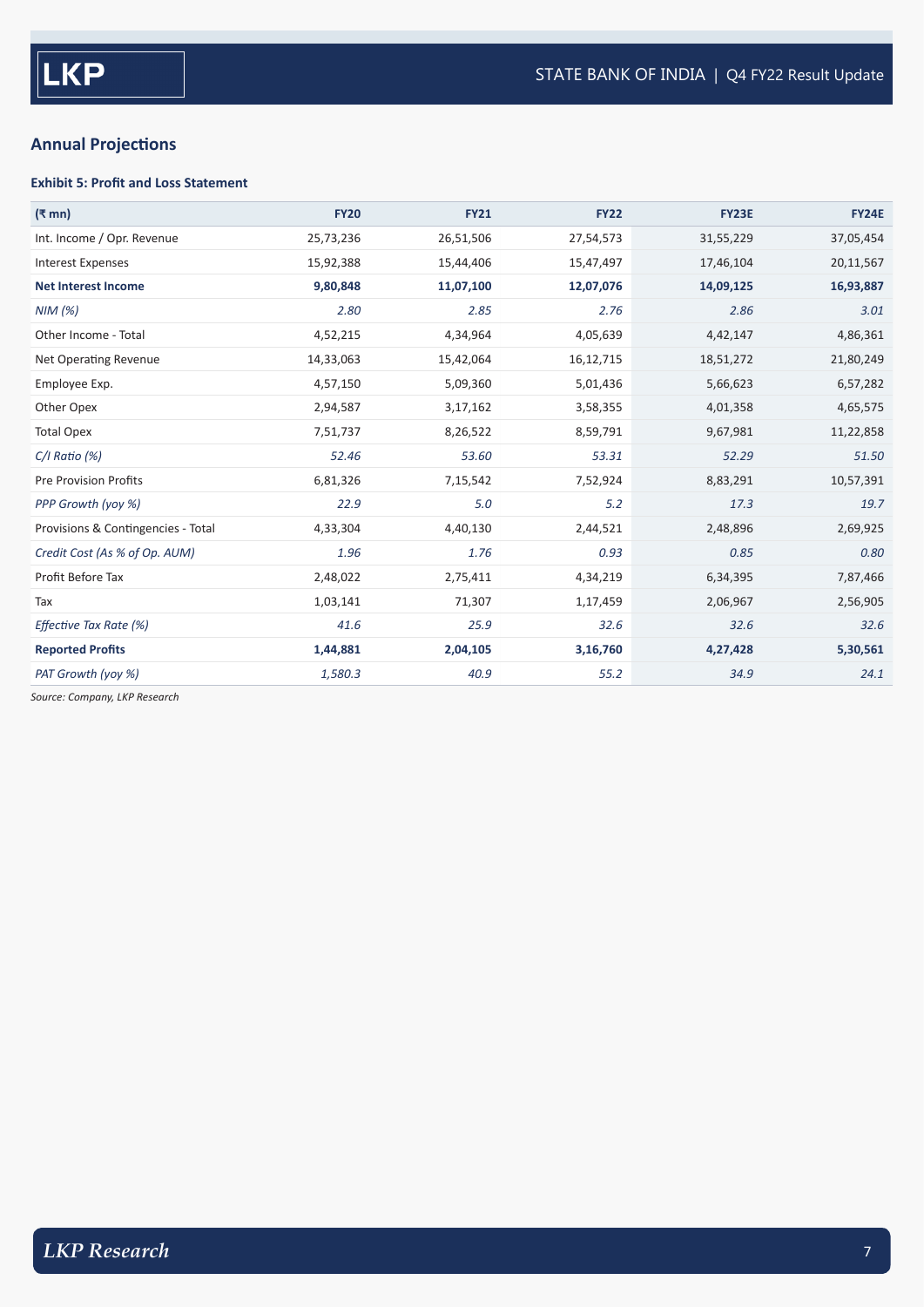#### **Exhibit 6: Balance Sheet**

| (₹ mn)                              | <b>FY20</b> | <b>FY21</b> | <b>FY22</b> | <b>FY23E</b> | <b>FY24E</b> |
|-------------------------------------|-------------|-------------|-------------|--------------|--------------|
| <b>Equity Share Capital</b>         | 8,925       | 8,925       | 8,925       | 8,925        | 8,925        |
| Reserves (ex Revel. Reserve)        | 20,73,523   | 22,94,054   | 25,58,177   | 29,85,605    | 35, 16, 167  |
| Net Worth - Ex Revaluation          | 20,82,448   | 23,02,978   | 25,67,102   | 29,94,530    | 35,25,091    |
| Deposits                            | 3,24,16,207 | 3,68,12,771 | 4,05,15,341 | 4,64,56,069  | 5,38,60,349  |
| <b>Borrowings</b>                   | 31,46,557   | 41,72,977   | 42,60,434   | 45,94,556    | 46,83,509    |
| Interest Bearing Liabilities (₹ mn) | 3,55,62,764 | 4,09,85,748 | 4,47,75,775 | 5,10,50,625  | 5,85,43,858  |
| Other Lia. & Prov.                  | 16,31,101   | 18,19,797   | 22,99,319   | 22,93,197    | 22,35,008    |
| <b>Total Liabilities</b>            | 3,95,13,939 | 4,53,44,296 | 4,98,75,974 | 5,66,01,493  | 6,46,04,237  |
| <b>Assets</b>                       |             |             |             |              |              |
| Cash & Cash Equivalent              | 25,10,970   | 34,30,387   | 39,45,523   | 44,87,993    | 51,35,793    |
| Investments                         | 1,04,69,545 | 1,35,17,052 | 1,48,14,455 | 1,65,09,268  | 1,83,99,891  |
| Loan & Advances (₹ mn)              | 2,32,52,896 | 2,44,94,978 | 2,73,39,666 | 3,14,40,616  | 3,64,71,114  |
| Growth (yoy %)                      | 6.4         | 5.3         | 11.6        | 15.0         | 16.0         |
| <b>Fixed Assets</b>                 | 3,84,393    | 3,84,192    | 3,77,082    | 4,24,444     | 4,84,348     |
| <b>Other Assets</b>                 | 28,96,136   | 35,17,687   | 33,99,249   | 37, 39, 174  | 41,13,091    |
| <b>Total Assets</b>                 | 3,95,13,939 | 4,53,44,296 | 4,98,75,974 | 5,66,01,493  | 6,46,04,237  |

*Source: Company, LKP Research*

#### **Exhibit 7: Per share data**

| Y/E Mar                 | <b>FY20</b> | <b>FY21</b>  | <b>FY22</b> | <b>FY23E</b> | <b>FY24E</b> |
|-------------------------|-------------|--------------|-------------|--------------|--------------|
| Face Value (₹)          | $\mathbf 1$ | $\mathbf{1}$ | $1\,$       | $\mathbf{1}$ | $\mathbf{1}$ |
| Adjusted Share O/S (mn) | 8,925       | 8,925        | 8,925       | 8,925        | 8,925        |
| Earnings Per Share (₹)  | 16.2        | 22.9         | 35.5        | 47.9         | 59.4         |
| EPS (% YoY)             | 1,580.3     | 40.9         | 55.2        | 34.9         | 24.1         |
| P/E(x)                  | 27.4        | 19.5         | 12.5        | 9.3          | 7.5          |
| Book Value (₹)          | 233.3       | 258.0        | 287.6       | 335.5        | 395.0        |
| BVPS (% YoY)            | 6.1         | 10.6         | 11.5        | 16.7         | 17.7         |
| P/BV(x)                 | 1.9         | 1.7          | 1.5         | 1.3          | 1.1          |
| Adj. BV (₹)             | 204.3       | 237.4        | 272.0       | 319.9        | 379.3        |
| Adj. BV (% YoY)         | 11.6        | 16.2         | 14.6        | 17.6         | 18.6         |
| P/ABV(x)                | 2.2         | 1.9          | 1.6         | 1.4          | 1.2          |
|                         |             |              |             |              |              |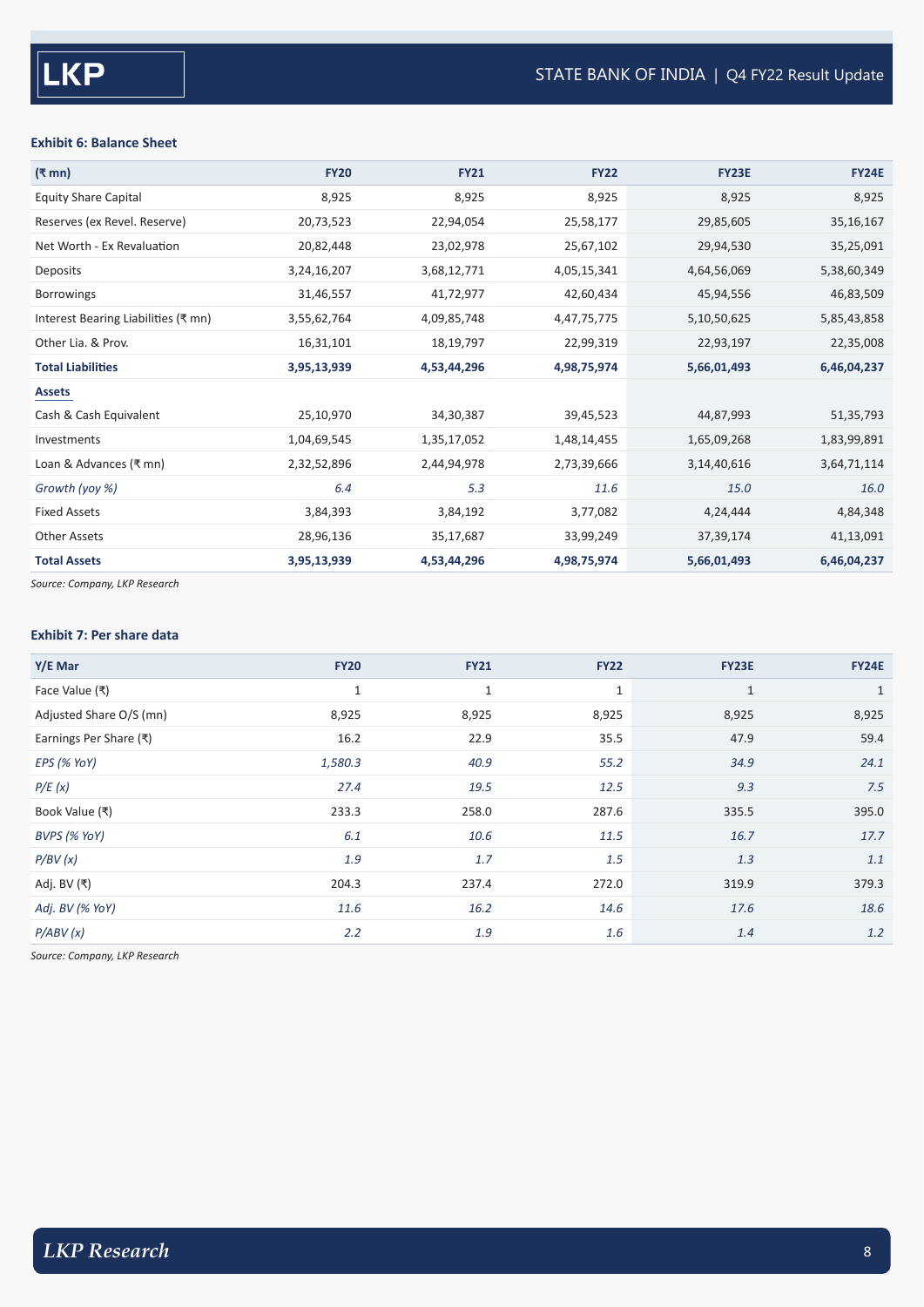#### **Exhibit 8: Detail RoA Tree (%)**

| Y/E Mar                              | <b>FY20</b> | <b>FY21</b> | <b>FY22</b> | FY23E   | <b>FY24E</b> |
|--------------------------------------|-------------|-------------|-------------|---------|--------------|
| <b>Yields / Margins</b>              |             |             |             |         |              |
| <b>Yield on Advance</b>              | $8.0\,$     | 7.2         | 6.6         | 6.7     | 6.9          |
| <b>Yield on Funds</b>                | 7.4         | 6.8         | 6.3         | 6.4     | 6.6          |
| Cost of Funds (CoF)                  | 4.6         | $4.0$       | 3.6         | 3.6     | 3.7          |
| <b>Interest Spread</b>               | 2.7         | 2.8         | 2.7         | 2.8     | 2.9          |
| NIM's                                | 2.8         | 2.9         | 2.8         | 2.9     | 3.0          |
| Interest Income / Assets             | $6.7$       | $6.2\,$     | $5.8$       | 5.9     | 6.1          |
| Interest Exp. / Assets               | 4.2         | 3.6         | 3.3         | 3.3     | 3.3          |
| NII / Assets                         | 2.6         | 2.6         | 2.5         | 2.6     | 2.8          |
| Fee Income / Assets                  | $0.6\,$     | $0.6\,$     | $0.5\,$     | 0.4     | 0.4          |
| Other Non Core Income / Assets       | $0.2\,$     | $0.1\,$     | 0.1         | 0.1     | 0.1          |
| Other Income / Assets                | $1.2\,$     | $1.0\,$     | $0.9\,$     | 0.8     | 0.8          |
| Net Operating Income / Assets        | 3.8         | 3.6         | 3.4         | 3.5     | 3.6          |
| <b>Operating Ratios</b>              |             |             |             |         |              |
| NII to Net Operative Income          | 68.4        | 71.8        | 74.8        | 76.1    | 77.7         |
| Other Income to Net Operative Income | 31.6        | 28.2        | 25.2        | 23.9    | 22.3         |
| Empl. Cost/Oper. Exps.               | 60.8        | 61.6        | 58.3        | 58.5    | 58.5         |
| Other Op. Exps./Oper. Exps.          | 39.2        | 38.4        | 41.7        | 41.5    | 41.5         |
| $C/I$ Ratio $(\%)$                   | 52.5        | 53.6        | 53.3        | 52.3    | 51.5         |
| Provisions as % PPP                  | 30.2        | 28.5        | 15.2        | 13.4    | 12.4         |
| Credit Cost (As % of Op. AUM)        | 2.0         | $1.8\,$     | 0.9         | 0.9     | 0.8          |
| Effective Tax Rate (%)               | 41.6        | 25.9        | 32.6        | 32.6    | 32.6         |
| Employee Exp. / Assets               | $1.2\,$     | $1.2\,$     | 1.1         | 1.1     | 1.1          |
| Other Opex/Assets                    | $0.8\,$     | $0.7\,$     | $0.8\,$     | $0.8\,$ | $0.8\,$      |
| Total Opex / Assets                  | $2.0$       | $1.9$       | $1.8\,$     | 1.8     | 1.9          |
| <b>Operating Profits / Assets</b>    | $1.8\,$     | $1.7\,$     | $1.6\,$     | 1.7     | 1.7          |
| <b>Exceptional Items / Assets</b>    | ÷,          | $\sim$      | (0.2)       |         |              |
| Op Profit ex Except Items / Assets   | $1.8\,$     | $1.7$       | $1.4\,$     | $1.7$   | $1.7\,$      |
| Provisions / Assets                  | $1.1\,$     | $1.0\,$     | $0.5\,$     | $0.5\,$ | $0.4\,$      |
| Profit Before Tax / Assets           | $0.6\,$     | $0.6\,$     | 0.9         | $1.2\,$ | $1.3\,$      |
| Tax Expenses / Assets                | $0.3\,$     | $0.2\,$     | $0.2\,$     | 0.4     | $0.4\,$      |
| RoA                                  | $0.4\,$     | $0.5\,$     | $0.7\,$     | $0.8\,$ | 0.9          |
| Leverage (x)                         | 19.0        | 19.7        | 19.4        | 18.9    | 18.3         |
| RoE                                  | $6.4\,$     | 8.4         | 11.9        | 14.1    | $15.0\,$     |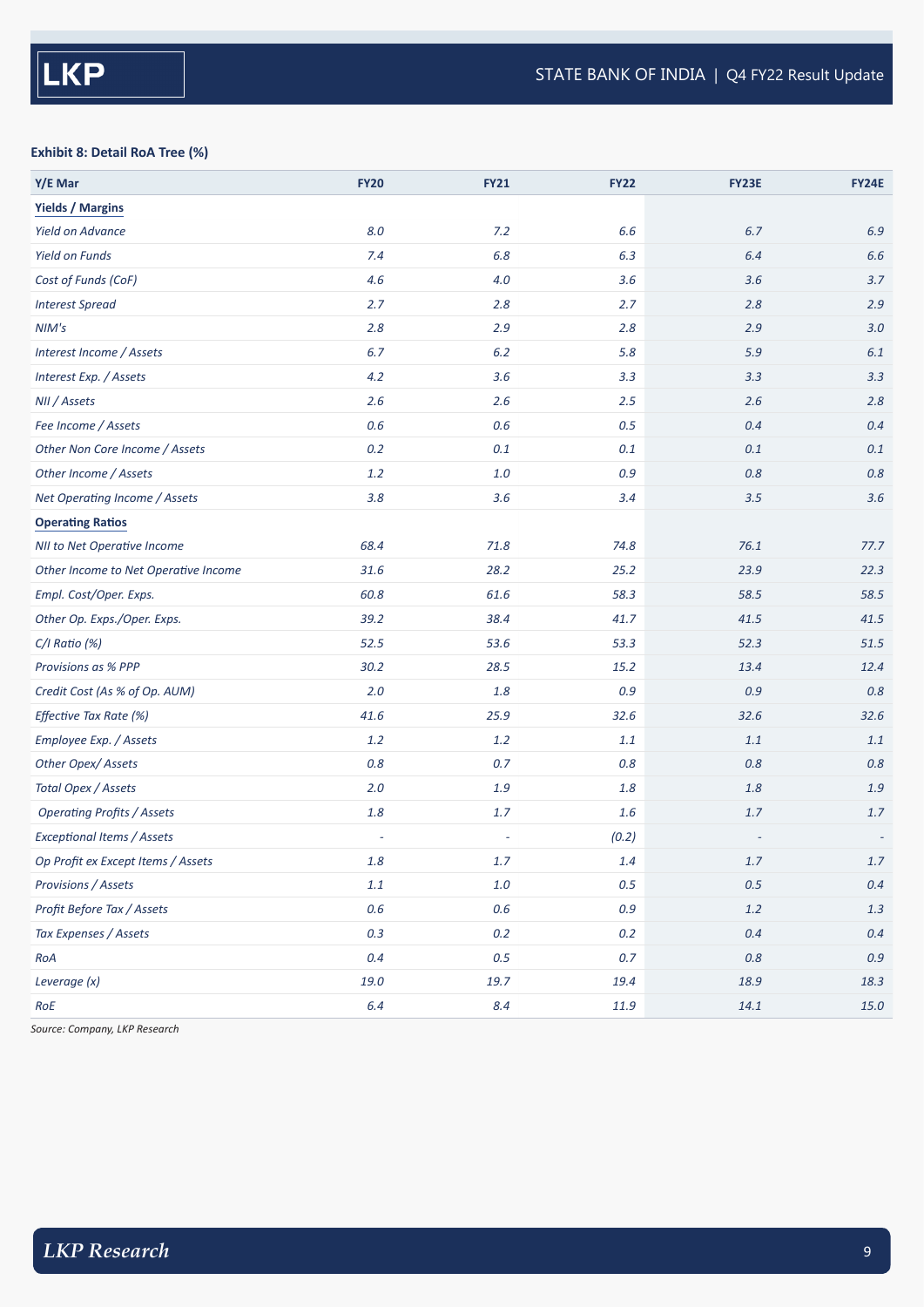#### **Exhibit 9: Balance Sheet Ratios**

| Y/E Mar                         | <b>FY20</b> | <b>FY21</b> | <b>FY22</b> | <b>FY23E</b> | <b>FY24E</b> |
|---------------------------------|-------------|-------------|-------------|--------------|--------------|
| Credit / Deposit Ratio          | 71.7        | 66.5        | 67.5        | 67.7         | 67.7         |
| Incremental C/D Ratio           | 42.2        | 28.3        | 76.8        | 69.0         | 67.9         |
| <b>Investment Deposit Ratio</b> | 32.3        | 36.7        | 36.6        | 35.5         | 34.2         |
| Dom. SLR Investment / Deposits  | 25.7        | 29.6        | 29.4        | 28.8         | 27.8         |
| <b>CASA Ratio</b>               | 45.9        | 46.8        | 45.2        | 45.5         | 45.5         |

*Source: Company, LKP Research*

#### **Exhibit 10: Credit Quality**

| Y/E Mar                          | <b>FY20</b> | <b>FY21</b> | <b>FY22</b> | <b>FY23E</b>             | <b>FY24E</b> |
|----------------------------------|-------------|-------------|-------------|--------------------------|--------------|
| Slippage Ratio (%)               | 2.5         | 1.2         | 1.1         | 1.0                      | 0.9          |
| Gross NPA                        | 14,89,125   | 12,63,890   | 11,20,234   | 11,59,876                | 11,77,826    |
| Gross NPAs Ratio (%)             | 6.2         | 5.0         | 4.0         | 3.7                      | 3.2          |
| PCR (%)                          | 65.2        | 70.9        | 75.0        | 74.6                     | 74.6         |
| $PCR - Inc. Tech w/o (%)$        | 83.6        | 87.8        | 90.2        | $\overline{\phantom{a}}$ | $\sim$       |
| Net NPA                          | 5,18,713    | 3,68,097    | 2,79,657    | 2,95,142                 | 2,99,450     |
| Net NPAs Ratio (%)               | 2.2         | 1.5         | 1.0         | 0.9                      | 0.8          |
| <b>Total Impaired Loans</b>      | 14,89,125   | 12,63,890   | 11,20,234   | 11,59,876                | 11,77,826    |
| Impaired Loan as % of Loan / AUM | 6.0         | 4.7         | 3.8         | 3.4                      | 3.0          |
| <b>Total Risk Reserves</b>       | 9,70,412    | 8,95,793    | 8,40,577    | 8,64,735                 | 8,78,376     |
| Total Risk As % of Loan Book     | 3.9         | 3.3         | 2.8         | 2.5                      | 2.2          |

*Source: Company, LKP Research*

#### **Exhibit 11: Key Assumptions & Forecasts**

| Y/E Mar                             | <b>FY20</b> | <b>FY21</b> | <b>FY22</b> | <b>FY23E</b>   | <b>FY24E</b> |
|-------------------------------------|-------------|-------------|-------------|----------------|--------------|
| Loan & Advances (₹ mn)              | 2,32,52,896 | 2,44,94,978 | 2,73,39,666 | 3, 14, 40, 616 | 3,64,71,114  |
| Growth (yoy %)                      |             | 5.3         | 11.6        | 15.0           | 16.0         |
| Interest Bearing Liabilities (₹ mn) | 3,55,62,764 | 4,09,85,748 | 4,47,75,775 | 5,10,50,625    | 5,85,43,858  |
| Growth (yoy %)                      |             | 15.2        | 9.2         | 14.0           | 14.7         |
| <b>Yield on Funds</b>               | 7.4         | $6.8\,$     | 6.3         | 6.4            | 6.6          |
| Cost of Funds (CoF)                 | 4.6         | 4.0         | 3.6         | 3.6            | 3.7          |
| <b>Interest Spread</b>              | 2.7         | 2.8         | 2.7         | 2.8            | 2.9          |
| NIM's                               | 2.8         | 2.9         | 2.8         | 2.9            | 3.0          |
| <b>Other Income Growth</b>          | 23.0        | (3.8)       | (6.7)       | 9.0            | 10.0         |
| $C/I$ Ratio (%)                     | 52.5        | 53.6        | 53.3        | 52.3           | 51.5         |
| Effective Tax Rate (%)              | 41.6        | 25.9        | 32.6        | 32.6           | 32.6         |
| <b>Return Ratios</b>                |             |             |             |                |              |
| Adj. RoA                            | 0.4         | 0.5         | 0.4         | 0.8            | 0.9          |
| Adj. RoE                            | 6.4         | 8.4         | 6.3         | 14.1           | 15.0         |
| <b>Asset Quality Metrics</b>        |             |             |             |                |              |
| Credit Cost (As % of Op. AUM)       | 2.0         | 1.8         | 0.9         | 0.9            | $0.8\,$      |
| Gross NPAs Ratio (%)                | 6.2         | 5.0         | 4.0         | 3.7            | 3.2          |
| Net NPAs Ratio (%)                  | 2.2         | 1.5         | 1.0         | 0.9            | $0.8\,$      |
|                                     |             |             |             |                |              |